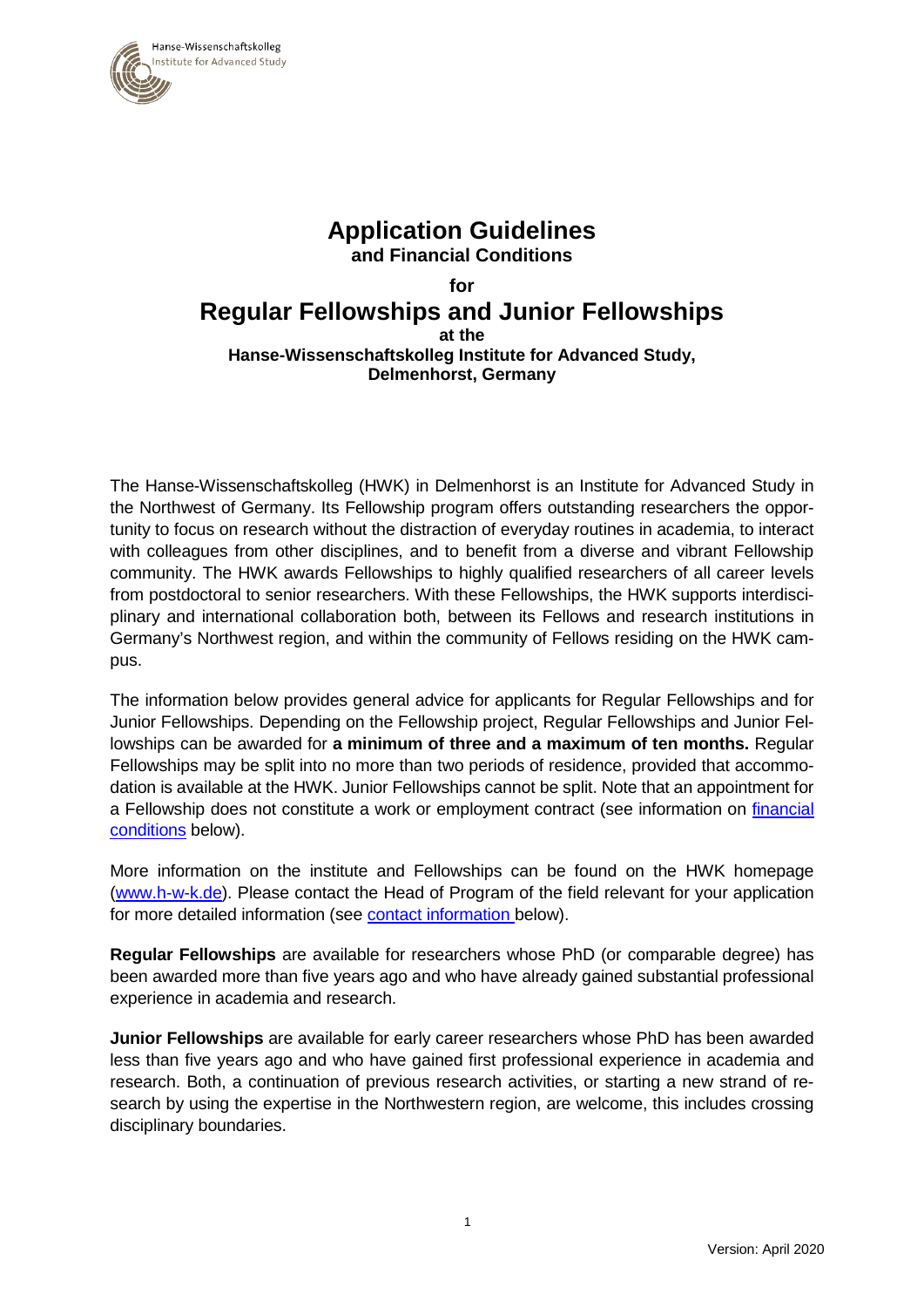# I. Who may apply?

Calls are open for highly qualified researchers of all career levels from postdoctoral to senior level. Fellows are selected based on the following **criteria**:

- the candidate's academic qualification,
- the quality and the innovative character of the candidate's proposed research project,
- the candidate's willingness to contribute to and to profit from a highly inter-disciplinary Fellowship community,
- the fit of the proposed project with the spectrum of disciplines and research interests at the HWK.

Collaborations with colleagues at the regional universities and research institutes are appreciated but in general, they are not a necessary condition for a Fellowship. They are necessary, however, when the applicant plans to conduct an experimental project and thus needs a research infrastructure for their project. In that case, a regional collaboration partner will have to confirm that they will provide the necessary infrastructure to work on the Fellowship project.

Researchers based at institutions in the Northwestern region of Germany cannot apply for Regular or Junior Fellowships. They are encouraged, however, to motivate national or international colleagues to apply for Fellowships.

#### II. Application deadline and schedule

The HWK publishes one call for applications each year. Please refer to the current call on the HWK homepage [\(https://www.h-w-k.de/en/fellows/application.html\)](https://www.h-w-k.de/en/fellows/application.html) for specific information on deadlines. Applications should be submitted at **least one year before the desired starting date of the Fellowship**, but no earlier than three years in advance.

Initially, applications are pre-reviewed by the Head of Program of the respective research area and, in case of completeness, general eligibility, and fit with the research agenda, forwarded to the Scientific Advisory Board of the HWK. This board discusses all applications within approximately twelve weeks after the application deadline and gives recommendations for each application. Subsequently, the Rector of the HWK makes the final decision. Based on previous experience, the duration between application deadline and notification of the applicant amounts to four to five months.

#### III. Application format

Applications are accepted in electronic form only. Please send the complete application material (see [section IV\)](#page-2-0) by email to the Head of Program of the field in which you would like to apply (see [contact details](#page-4-1) below). Please **attach all material as separate PDF files.** In addition, please submit **both project abstracts** (items 3 and 4) as **MS Word-compatible text files** (e.g. docx or rtf format).

**The letter to the Rector of the HWK, the project proposal, and the CV must be signed by the applicant.**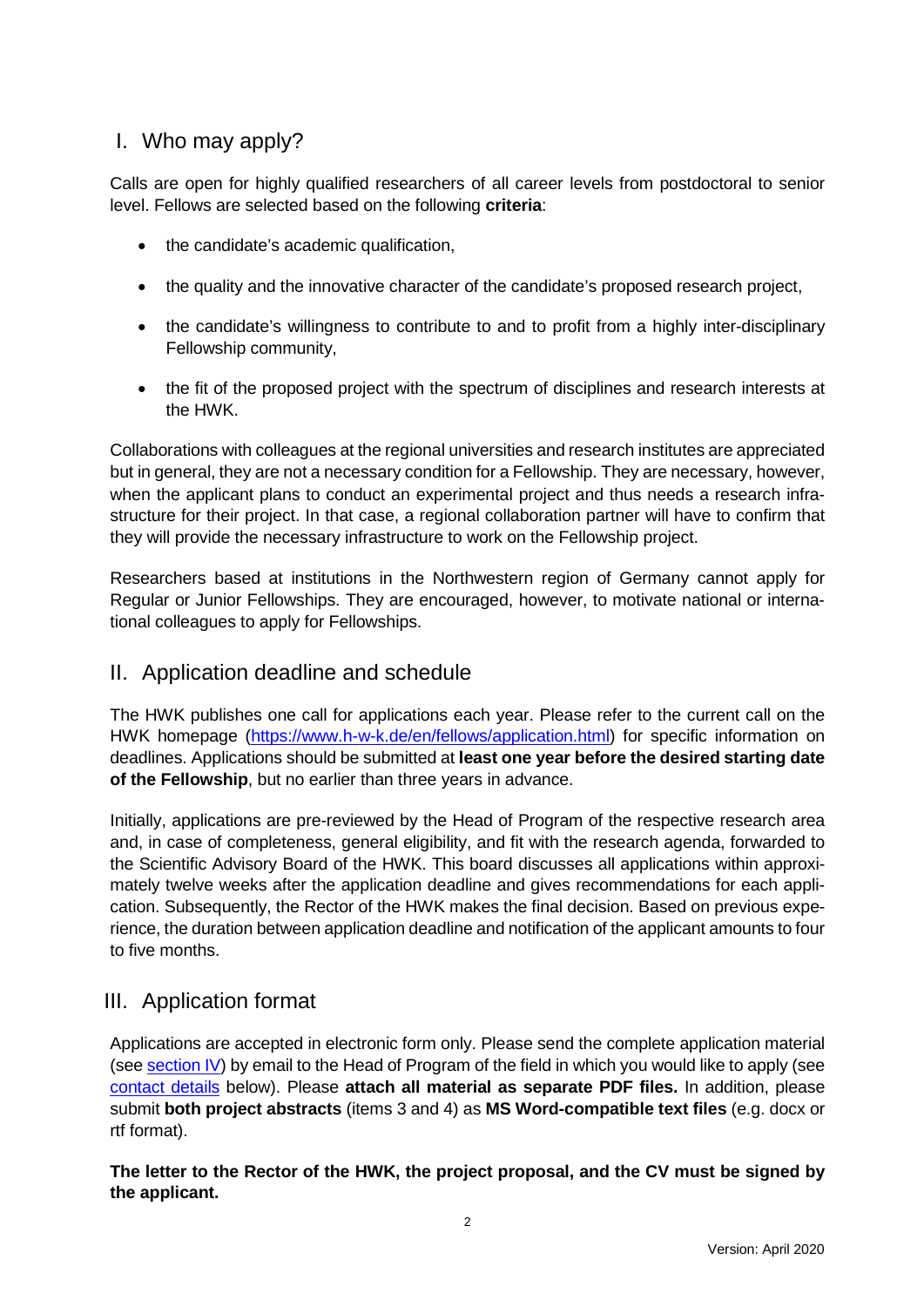## <span id="page-2-0"></span>IV. Application material to be submitted

The following items are required for an application for a Regular or Junior Fellowship, respectively:

- (1) The completed application form,
- (2) a formal cover letter to the Rector of the HWK (signed),
- (3) an abstract of the Fellowship project for a non-peer audience (max. 1,500 characters incl. blanks, also submit text file – docx or rtf)
- (4) an abstract of the Fellowship project for peers (max. 1,500 characters incl. blanks, also submit text file – docx or rtf)
- (5) a project proposal describing the planned research project containing a detailed work schedule (not more than ten pages including references, signed),
- (6) a curriculum vitae (signed),
- (7) a list of publications,
- (8) one (recently) published article or paper or book chapter by the applicant;
- (9) if applicable, letters of intent/confirmation of access to necessary research infrastructure from cooperating colleagues in the Northwest,
- (10) two letters of reference from experts in the field, to be sent to the HWK directly, not later than the application deadline.
- (11) *Applications for Junior Fellowships only*: an abstract of the doctoral dissertation ("PhD thesis", maximum 1,500 characters incl. blanks).

#### **Explanatory notes**

- (1) The **application form** is crucial for processing the application; addresses mentioned there (regular mail and e-mail) are the basis for all further correspondence between the HWK and the applicant. Any change of address should be communicated immediately. The application form can be downloaded from the HWK website at [https://www.h-w](https://www.h-w-k.de/en/fellows/application.html)[k.de/en/fellows/application.html](https://www.h-w-k.de/en/fellows/application.html) .
- (2) The **cover letter** is the formal application for the Fellowship. This letter should make clear why the HWK is considered the appropriate location to conduct the project – i.e. the applicant's motivation to apply for a Fellowship at an Institute for Advanced Study in general and at the HWK in particular. Please sign the cover letter.
- (3) Include an **abstract of the Fellowship** project suitable **for an audience of non-peers**, i.e. outside your own field. Applications will be evaluated by the HWK Scientific Advisory Board; the board's members represent a broad range of disciplines. As the Fellowship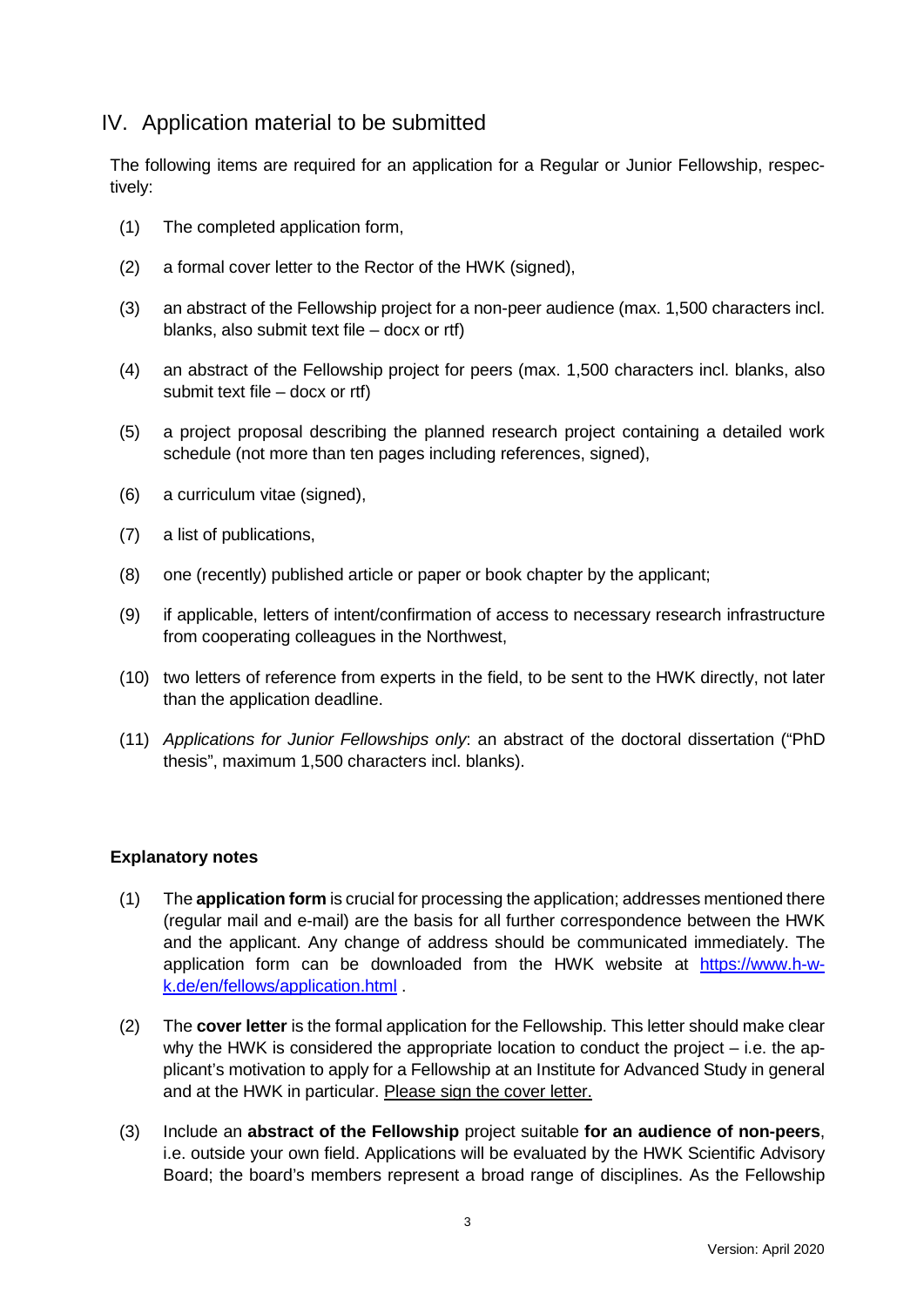community at the HWK is composed of researchers and artists with many different backgrounds, you should show that you are able to explain your project to non-specialists in your research area. In addition, this abstract should demonstrate that the Fellowship project is interesting beyond your discipline.

The non-peer abstract should be submitted as a PDF and also as an MS Word-compatible text file (e.g., docx, rtf)! Its length shall not exceed 1,500 characters including blanks. Should an application be successful, the HWK may use the abstract for public relation purposes.

- (4) The **abstract for peers** should be a summary of the Fellowship project for specialists in your field of research. The peer abstract should be submitted as a PDF and also as an MS Word-compatible text file (e.g., docx, rtf)! Its length shall not exceed 1,500 characters including blanks. Should an application be successful, the HWK may use the abstract for public relation purposes.
- (5) The **project proposal** should provide detailed information about the planned research project. This includes standard information such as the topic or research questions, how the topic or research question is embedded within current research, e.g. reasons why the project is innovative and relevant. Information about the methodology ("approach", "perspective") and methods should be included. Note: Please include a detailed work plan and schedule indicating that the duration of the requested Fellowship is reasonable in relation to the scope of the research project. A reference list of the literature mentioned in the project outline must be included. The evaluation of Fellowship applications involves researchers from different disciplines. Therefore, the proposal should be composed in a form that emphasizes the relevance and outstanding quality of the project and the applicant's expertise even to reviewers who are not immediately familiar with the respective subject area. The proposal must not exceed ten pages including references. Please sign the project proposal.
- (6) The **curriculum vitae** should be in table form, and may be arranged either chronologically or systematically. Please sign the curriculum vitae.
- (7) There are no specific requirements with respect to the format of the **list of publications**.
- (8) One **recent article**, paper, or book chapter in German or English has to be included; in exceptional cases, a second publication may be added. The publication should be particularly suitable to impart an impression of the applicant's research.
- (9) If the applicant plans to collaborate with one or more researchers from the Northwestern region (e.g. from the universities in Bremen or Oldenburg, or from other research institutions in the region), a **letter of intent** from each partner must be enclosed in which they confirm that they agree to co-operate and that workplaces or laboratory facilities required for the project will be provided.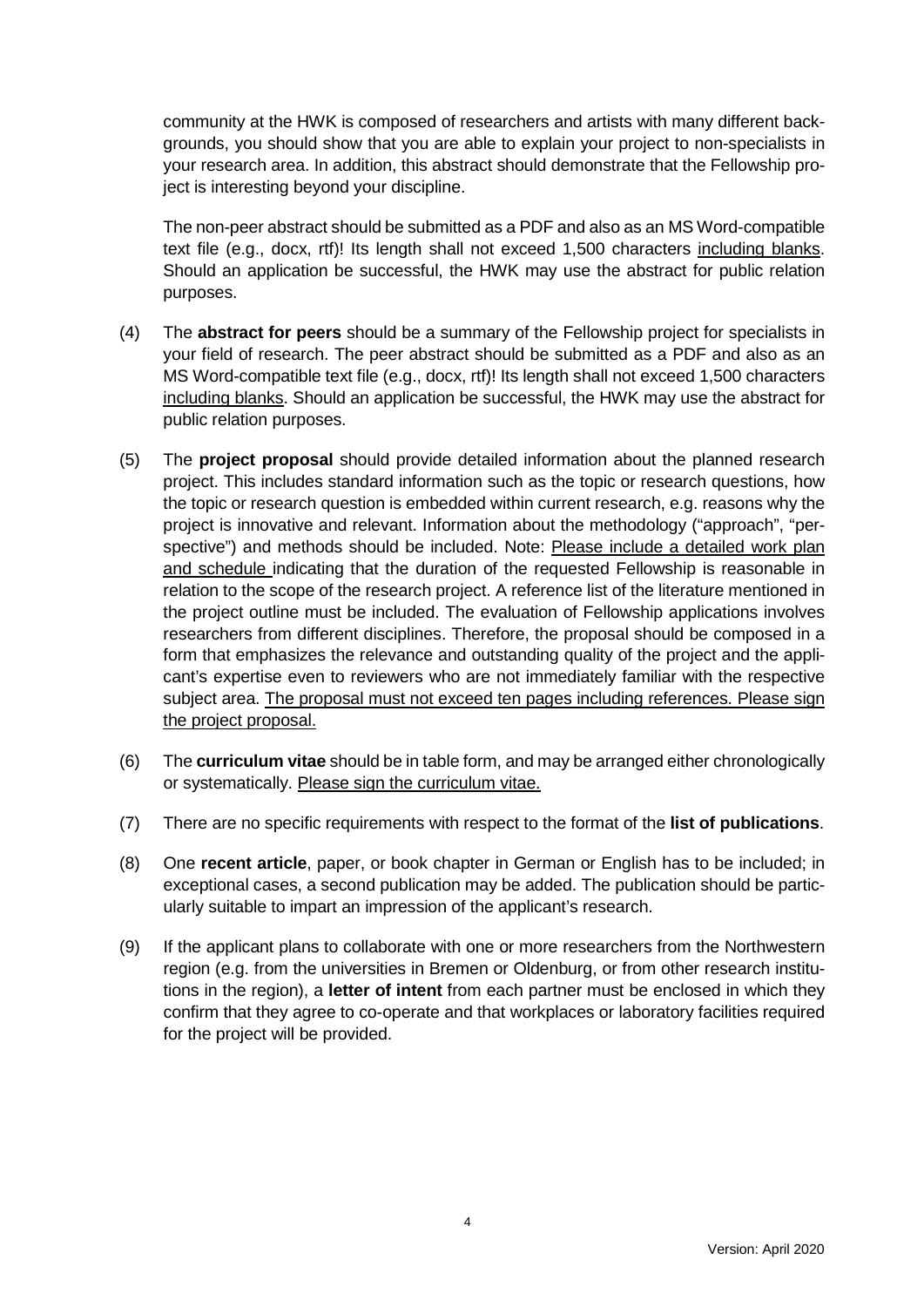- (10) The applicant must provide for **two letters of reference** from experts in the field to be sent to the HWK directly. Referees are asked to send a PDF with their letterhead and signature via email to the Head of Program of the field in which the application is submitted. **Please note that the same deadline applies for letters of reference as for all other application material!**
- (11) **Applicants for Junior Fellowships** should also include an **abstract of the doctoral dissertation** in their application. This abstract should not exceed 1,500 characters including blanks.

#### <span id="page-4-0"></span>V. Financial conditions

Due to the diversity in our Fellows' situations, financial conditions for Fellowships are negotiated on a case-by-case basis after successful application.

The following principles apply:

- a. An appointment for a Fellowship does not constitute a work contract, and is not subject to legal provisions concerning the German social security system.
- b. Regular and Junior Fellows are provided with a fully furnished apartment on the HWK campus. No rent is charged for the apartments.
- c. Regular and Junior Fellows are eligible for a lump sum towards travel costs. Even in the case of split Fellowships, this lump sum is paid only once. Details on specific travel allowances by country can be found here:<https://www.h-w-k.de/en/fellows/application.html>
- d. If a Fellow is employed by a university, a research organization, or as a researcher by a company, he/she must seek for financial support (paid leave or sabbatical) from the employer first, considering the great benefit of the Fellowship for the employer, resulting from the Fellow's research as well as from the creation of new networks.
- e. If appropriate, the HWK can provide the Fellow with a compensation to help maintain the Fellow's standard of living. This compensation takes into account documented losses in earnings due to the Fellowship and the Fellow's position, as far as the budget of the institute allows for.
- f. Should an employer agree to continue paying the Fellow's full salary during the Fellowship, the HWK can contribute to the costs of a substitute; a separate agreement between the employer and the HWK would be necessary in this case.
- <span id="page-4-1"></span>g. For Junior Fellows, personal stipends are limited to a maximum of 2,000 EUR per month.